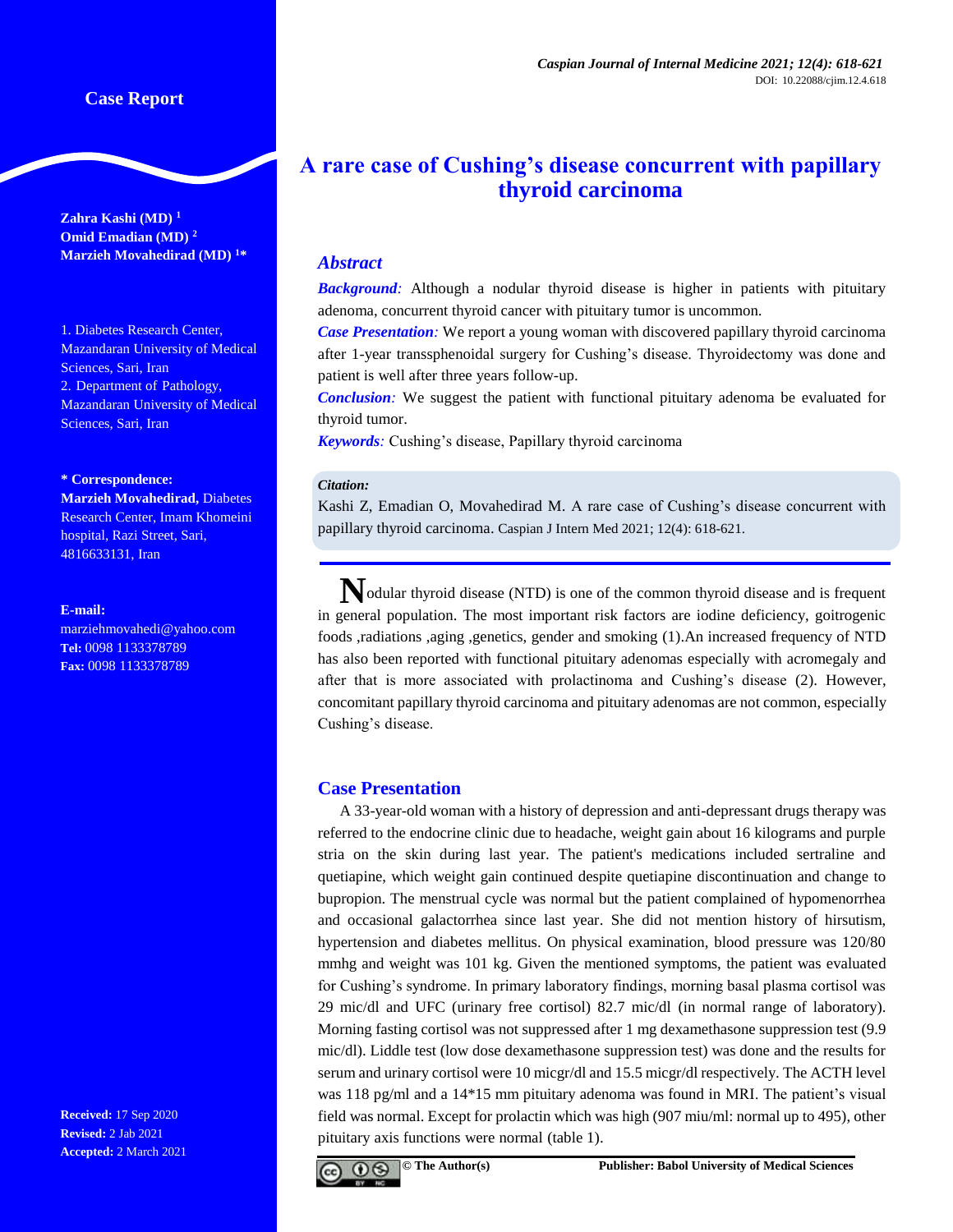| <b>Result</b> | <b>Normal</b> |
|---------------|---------------|
|               | range:        |
| 1.6           | $0.5 - 5.5$   |
| 0.8           | $0.8 - 1.7$   |
| 907           | 132-498       |
| 289           | 107-246       |
| 0.9           | $0.06 - 6$    |
| 0.2           | $<$ 1         |
|               |               |
| 136           | 135-145       |
| 4             | $3.5 - 5.2$   |
| 13900 (PMN    | $4000 -$      |
| 75%, lym 25%) | 11000         |
| 95            | 70-99         |
| 1.3           | $<$ 30        |
|               |               |

|  |  | Table 1: Pre pituitary surgery laboratory finding |  |
|--|--|---------------------------------------------------|--|
|  |  |                                                   |  |

The patient was treated with cabergoline 0.5mg/week for 3 months, though the prolactin level decreased to 10 miu/ml but the pituitary adenoma did not shrink and finally she underwent TSS (Trans spheroidal surgery) with the diagnosis of corticotroph adenoma. In a pathology report, pituitary tumor was confirmed. In IHC study, the GH and ACTH markers were positive in majority of the tumor cells, but TSH, FSH, LH, P53 and prolactin were negative. Synaptophysin and chromogranin A were positive and ki67 was positive in 1% of tumoral cells.

After pituitary surgery prednisolone tablet, 5 mg/d and nasal desmopressin spray was started and is continued until now. The weight gain stopped and the skin steria disappeared. After 1 year follow-up, the patients was well but complained of lumpy filling in neck. The thyroid examination was suspicious for thyroid nodule in right lobe. Morphologic characteristic of the nodule in sonography included a solid hypoecho signal, 10\*9 mm in size, ill defined, taller than wide without calcification in right thyroid lobe. In addition, another 6\*4 mm nodule with benign appearance was reported in right thyroid lobe. A sonography guided fine needle thyroid nodule aspiration (FNA) was performed. The thyroid cytopathologic diagnosis was atypia (or follicular lesion) of undetermined significance (AUS/FLUS). The FNA of thyroid nodule was repeated 3 months later and the papillary thyroid carcinoma diagnosis was reported in second cytology report. Total thyroidectomy was performed. In final pathology report, the tumor size was 1 cm without extrathyroidal extension and capsular or vascular invasion and there was one follicular

adenoma in right lobe. No lymph node was involved. Based upon the clinicopathologic report and low risk of recurrence (papillary thyroid cancer confined to thyroid) the patient did not receive Radioiodine ablation or treatment. Thyroglobulin and ant-thyroglobulin antibodies were undetectable three months after thyroidectomy.

After 3 years of follow-up, the patient is well with her weight and has normal menstrual cycle. She is on levothyroxine 150 micgr in addition to carbonate calcium, vitamin D. The laboratory and radiology findings (neck sonography and brain MRI) are acceptable and the patient does not need to prednisolone or desmopressin.



**Figure 1: Patients pituitary adenoma months after thyroidectomy**



**Figure 2: left lobe thyroid pathology**

### **Discussion**

NTD is more frequent in patients with functional pituitary adenomas (2). About 8-16 percent of NTD are malignant. The thyroid PTC can be seen concurrent to some kind of pituitary tumors. Screening for PTC is recommended in patients with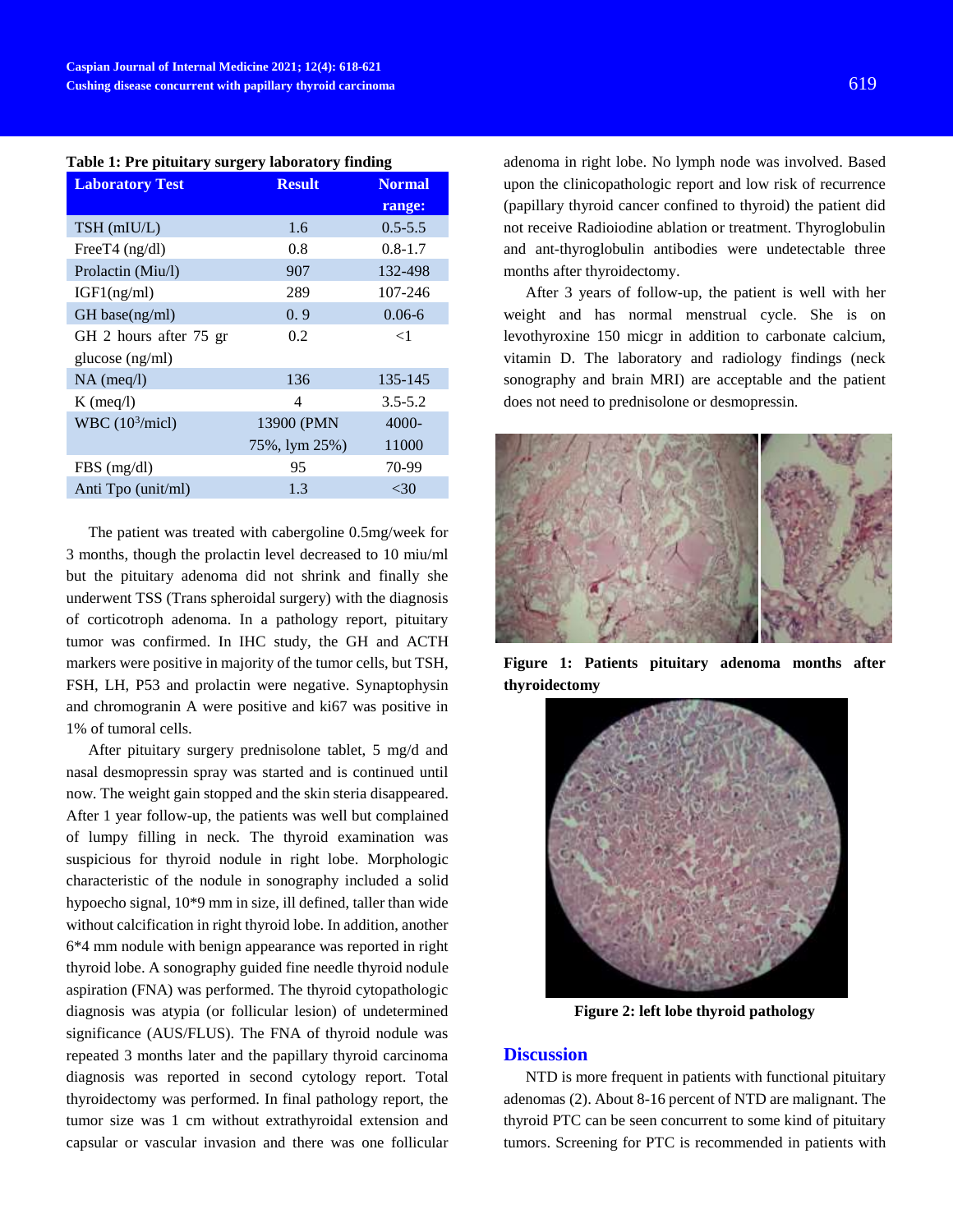acromegaly because of increased risk of developing cancer in this group (3-13). Though an increased risk of NTD in patients with CD and prolactinoma has been reported in recent studies (3, 4, 7, 9, 10), but screening for PTC is not recommended yet (2-19).

Synaptophysin is positive in normal anterior and posterior pituitary gland and all pituitary adenomas. Chromogranin A is characteristic for gonadotrope adenoma and is poorly expressed in GH adenomas. For the differentiation between GH secreting tumor and gonadotropes complementary tests should be done. The positivity of cells for ACTH and GH antibodies can be because of the cross reaction of GH Ab,s with ACTH adenoma or less probably ,the cross reaction of ACTH Ab, s with GH secreting adenoma (20).

In a recent study in Turkey, the prevalence of NTD was 36% in prolactinoma, 34% in CD and 60% in patients with acromegaly. Also, the frequency of PTC was higher in CD (11.4%) compared to patients with acromegaly (10.8%) (21). Sheng-Fong et al.reported a 58-year-old man in Taiwan that had advanced PTC and then presented with pituitary apoplexy .the final diagnosis was recurrent ACTH producing adenoma without cushingoid features (22). In another study in 1968 in the USA,2 cases of Cushing's syndromes were reviewed which PTC was diagnosed after 2 and 5 years respectively (23). Kanazunorg et al. reported a 75- year- old woman with tumor in her pituitary, thyroid and left adrenal gland pituitary tumor was preclinical Cushing's disease accompanied with PTC and adrenal incidentaloma (24).

The similar frequency of PTC seen among the different FPA groups may reflect their common etiopathogenic mechanisms, including cytokines or growth factors. Another possibility is that the genetic and epigenetic factors that cause pituitary adenoma development may also be responsible for PTC. May be a close follow-up of NTD in CD patients beneficial for the early diagnosis of PTC. Further studies on larger cohorts are needed to assess the prevalence of PTC, and to specify the related risk factors.

Our results suggested that patients with Cushing's disease may be needed to a close follow up for NTD, as the papillary thyroid carcinoma was confirmed in this study.

## **Acknowledgments**

We would like to thank the patient for her cooperation in the study.

**Conflict of Interest:** The authors declare that they have no conflicts of interest.

## **References**

- 1. Hegedus L. Clinical practice. The thyroid nodule. N Eng J Med 2004; 351: 1764-71.
- 2. Herrmann BL, Baumann H, Janssen OE, et al. Impact of disease activity on thyroid diseases in patients with acromegaly: basal evaluation and follow-up. Exp Clin Endocrinol Diabetes 2004; 112: 225-30.
- 3. Burman KD, Wartofsky L. Clinical practice. thyroid nodules. N Eng J Med 2015; 373: 2347-56.
- 4. Colao A, Pivonello R, Faggiano A, et al. Increased prevalence of thyroid autoimmunity in patients successfully treated for Cushing's disease. Clin Endocrinol 2000; 53: 13-9.
- 5. Dagdelen S, Cinar N, Erbas T. Increased thyroid cancer risk in acromegaly. Pituitary 2014; 17: 299-306.
- 6. Gullu BE, Celik O, Gazioglu N, Kadioglu P. Thyroid cancer is the most common cancer associated with acromegaly. Pituitary 2010; 13: 242-8.
- 7. Invitti C, Manfrini R, Romanini BM, Cavagnini F. High prevalence of nodular thyroid disease in patients with Cushing's disease. Clin Endocrinol 1995; 43: 359-63.
- 8. Kaldrymidis D, Papadakis G, Tsakonas G, et al. High incidence of thyroid cancer among patients with acromegaly. J BUON 2016; 21: 989-93.
- 9. Sayki Arslan M, Sahin M, Topaloglu O, et al. Hyperprolactinaemia associated with increased thyroid volume and autoimmune thyroiditis in patients with prolactinoma. Clin Endocrinol 2013; 79: 882-6.
- 10. Tam AA, Kaya C, Aydin C, Ersoy R, Cakir B. Differentiated thyroid cancer in patients with prolactinoma. Turkish J Med Sci 2016; 46: 1360-5.
- 11. Terzolo M, Reimondo G, Berchialla P, et al. Acromegaly is associated with increased cancer risk: a survey in Italy. Endocrine-related cancer. 2017; 24: 495-504.
- 12. Tirosh A, Shimon I. Complications of acromegaly: thyroid and colon. Pituitary 2017; 20: 70-5.
- 13. Tita P, Ambrosio MR, Scollo C, et al. High prevalence of differentiated thyroid carcinoma in acromegaly. Clin Endocrinol 2005; 63: 161-7.
- 14. Reverter JL, Fajardo C, Resmini E, et al. Benign and malignant nodular thyroid disease in acromegaly. Is a